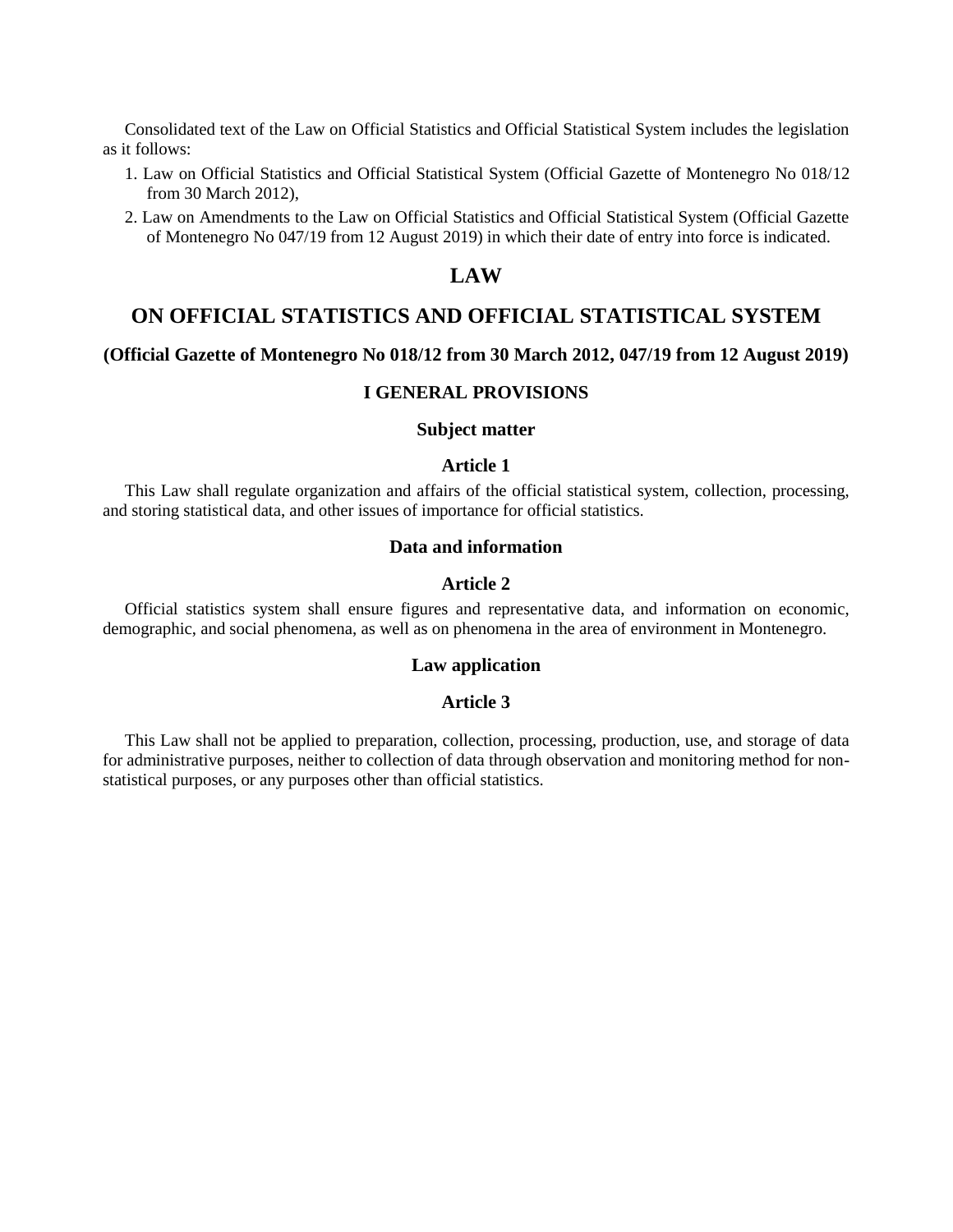This Law shall apply to data referred to under paragraph 1 of this Article as of the time when the data are delivered to official statistics producers in accordance with the provisions of this Law.

# **Definitions**

# **Article 4**

Definitions of certain terms used in this Law shall be:

1) Official statistics activity shall be any activity regulated by this Law, official statistics programme or special laws regulating censuses;

2) Official statistics producer shall be state authority, organization, and institution in charge of collecting, production, and publishing official statistical data in accordance with the official statistics programme;

3) Statistical survey shall be a method of systematic data and information collection directly from reporting units, exclusively for statistical purposes;

4) Statistical questionnaire shall be a standardised form in hard copy or electronic form used for data and information collection from reporting units in statistical surveys;

5) Individual data shall be data related to a legal or natural person, collected for statistical purposes in accordance with this Law;

6) Data collection shall be an activity of official statistics producers related to conducting statistical

surveys, data take over from administrative data sources, as well as obtaining data by monitoring and observation method in accordance with this Law and laws regulating the data collection relevant for official statistics;

7) Reporting units shall be legal persons, or their parts, entrepreneurs, natural persons, households, public administration authorities, local government authorities, and all other units in the territory of Montenegro providing data within statistical surveys only for statistical purposes;

8) Statistical unit shall be methodologically defined level in every type of data collection, established in a manner enabling a reporting unit to provide the data under the collection, and official statistics producers to aggregate them under processing the official statistics results;

9) Identifier shall be any characteristics (name, address or identification number, etc.) enabling direct or indirect recognising an individual reporting unit;

10) Official statistics output shall be any statistical data produced, processed, and disseminated in accordance with provisions of this Law;

11) Standardised results shall be all public results of statistical activity prepared for statistical data users in line with the statistical survey timetable programme.

12) Producing official statistics results shall be the overall process of statistical activities (collection, processing, use, storage, analysing, and dissemination);

13) Disseminating statistical data shall be all activities of official statistics producers which include presenting the official statistics data, as well as manner and type of providing an access to the official statistics results, with the data on sources and methods of data collection;

14) Statistical registers shall be databases on reporting units and statistical units used only for statistical purposes;

15) Administrative data sources shall be data kept in accordance with the law which shall be used for regulating rights and obligations of natural and legal persons (records, registers, databases, data sets and geospatial data);

16) Aggregates shall be observation unit groups, and aggregated data shall be collective data on

numerousness of these groups and characteristics of observation units.

17) Statistical data user is any natural or legal person using the statistical data.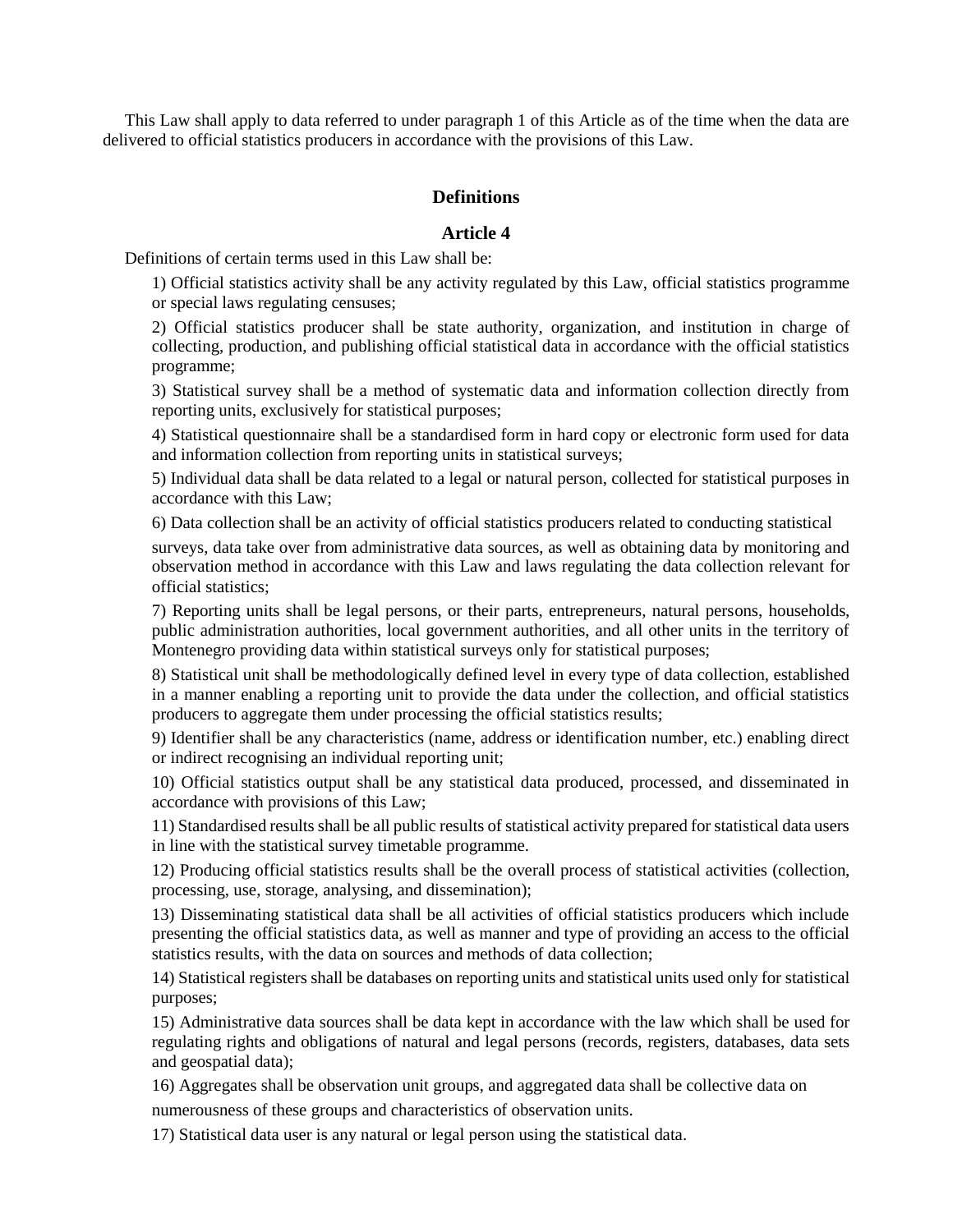# **Use of gender-neutral language**

# **Article 5**

Any expression in this Law used for natural persons of male gender shall include the same expressions of female gender.

# **II OFFICIAL STATISTICS PRINCIPLES**

## **Official statistics principles**

# **Article 6**

Official statistics of Montenegro shall be based on the following principles:

- 1) Professional independence ensuring professional independence of official statistics producers from other policy, administrative or regulatory authorities and bodies, as well as from private sector operators;
- 2) Mandate for data collection according to which official statistics producer must have a clear, legal mandate to collect information and data for official statistics purposes; state administration, enterprises and households and the public at large may be compelled by law to allow access to or deliver data for official statistics purpose at the request of statistical producer;
- 3) Adequacy of resources meaning that the resources available to official statistics producers must be sufficient to meet the official statistics requirements;
- 4) Commitment to quality enabling official statistics producers in Montenegro to work and cooperate in line with the international principles of statistical system quality;
- 5) Statistical confidentiality enabling the protection of data related to a reporting unit (households, enterprises, administrative sources and other respondents), and its use only for statistical purposes;
- 6) Impartiality and objectivity according to which, official statistics producer statistical must produce and disseminate official statistics in an objective, professional and transparent manner, respecting scientific independence, in which all users are treated equitably;
- 7) Sound methodology principle, by which sound methodology must underpin quality official statistics. This requires adequate tools, procedures and expertise;
- 8) Appropriate statistical procedures, by which appropriate statistical procedures, implemented from data collection to data validation underpin quality statistics;
- 9) Non-excessive burden on respondents by which the reporting burden is proportionate to the scope of work and costs necessary for statistical data collection and importance of results as well as optimal use of available resources and reduction of response burden of reporting units;
- 10) Cost effectiveness according to which the resources must be effectively used;
- 11) Relevance according to which official statistics data must meet the information requirements in accordance with the official statistics tasks;
- 12) Accuracy and reliability, according to which activities and methods related to collection, processing, and dissemination of official statistics data must be compliant with valid professional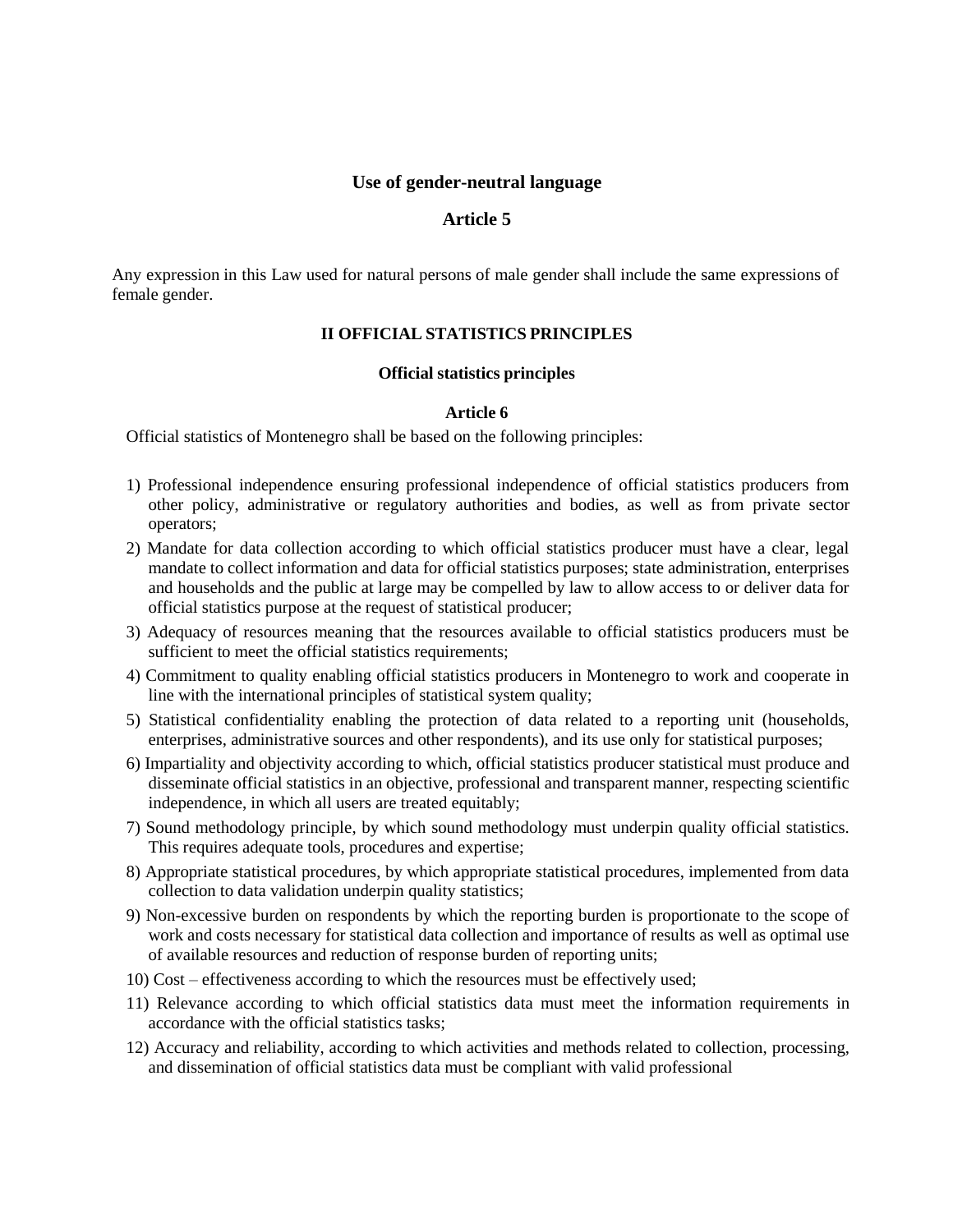standards, scientific methods, and professional ethics principles for the purpose of accurately and reliably portraying reality;

- 13) Timeliness and punctuality according to which the official statistics has an obligation to check regularly the adequacy of official statistics data, and timely recognise new needs of users for appropriate type of data;
- 14) Coherence and comparability according to which the official statistics data should be internally consistent related to contents, terminology, and periodicity, as well as with internationally accepted concepts, nomenclatures, classifications, definitions, and methods, aimed at achieving their comparability, and
- 15) Accessibility and clarity according to which the official statistics should be presented in a clear and understandable form, disseminated in a suitable and convenient manner, available and accessible on an impartial basis with supporting metadata and guidance.

## **III ORGANISATION OF THE OFFICIAL STATISTICS SYSTEM**

### **Official statistics producers**

## **Article 7**

Official statistics system of Montenegro shall cover the following official statistics producers:

1) Administration authority responsible for statistics (hereinafter referred to as the "competent authority");

2) Central Bank of Montenegro;

 3) State administration authority responsible for finances (hereinafter referred to as the "Ministry"), and

4) Other official statistics producers defined by the Official Statistics Programme (hereinafter referred to as the "Programme").

Official statistics producers shall be responsible to collect, produce, process, and disseminate statistical data, to process administrative data and data collected through monitoring and observation method, in accordance with the provisions of this Law.

In collecting, producing, processing, and disseminating statistical data, official statistics producers must apply official statistics principles, as well as methodologies and standards for producing statistics under their responsibility to produce transparent and internationally comparable data, upon the approval of the competent authority, and in accordance with this Law.

# **Competent authority**

## **Article 8**

The competent authority shall be the main holder and disseminator of statistical data, as well as responsible professional authority, organiser and coordinator of official statistics system, and it shall represent the official statistics of Montenegro in the international statistical system.

The competent authority shall be obliged to collect and process data for statistical purposes, and to provide processed statistical data to the Government of Montenegro (hereinafter referred to as the "Government"), local self-government units, general public and international users, as well as to provide comparable statistical data both at national and international level.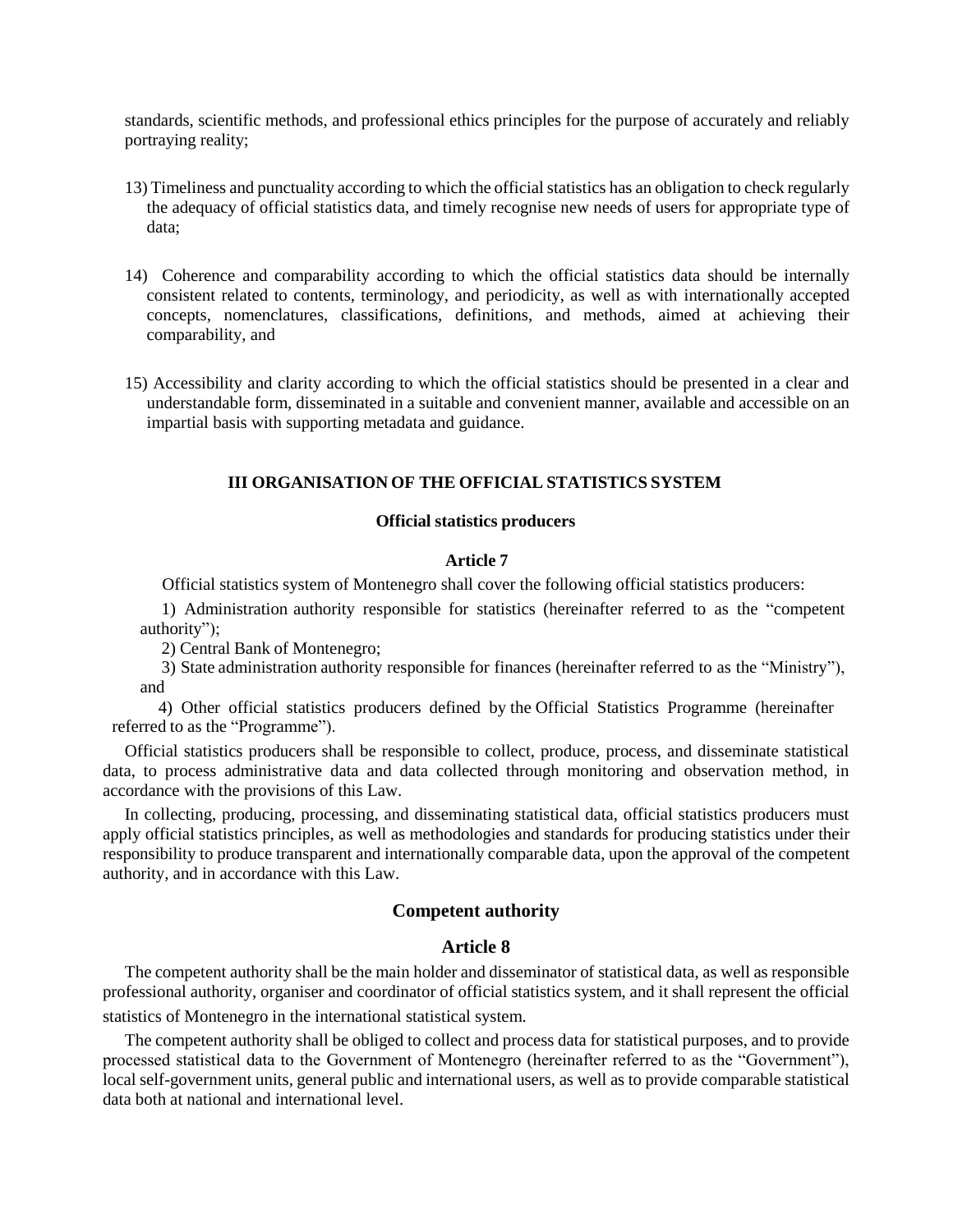# **Activities of the competent authority**

## **Article 9**

The competent authority shall perform the activities relating to:

1) Production and dissemination of macroeconomic statistics and national accounts; production of business statistics; production of demographic and social statistics; conduct of censuses; conduct of household surveys; implementation of surveys related to economy, environment and agriculture, as well as other surveys set under the Programme except for surveys under the responsibility of Central Bank of Montenegro, with the exception of certain surveys in the finance sector;

2) Statistical system development;

3) Coordination, providing professional basis, and cooperation in implementing the Development Strategy of Official Statistics (hereinafter referred to as the "Development Strategy"), Programme and Annual Plan of Official Statistics (hereinafter referred to as the "Annual Plan"), report on implementing the Programme and Annual Plan, as well as professional basis for drafting secondary legislation;

4) Monitoring the implementation of the principles referred to under Article 5 of this Law;

5) Determining, updating, and maintaining the system of methodology fundamentals, nomenclatures, and classifications, and their compliance in cooperation with other official statistics producers; monitoring their implementation, and providing guidance to other official statistics producers on methodology implementation;

6) Meeting obligations stipulated in international agreements and treaties under the scope of work set by the Programme;

7) Production of fundamental statistical information and data on cooperation with other official statistics producers in accordance with the Programme; use of data source, administrative sources, and data obtained through monitoring and observation method, collected by official statistics producers;

8) Establishing and keeping statistical registers and statistical databases;

9) Monitoring and implementing statistical data and information quality control;

10) Analyses and interpretations of statistical outcomes;

11) Organising exchange of outcomes and methodology fundamentals of the official statistics with other countries and international organisations, unless, in certain cases, another official statistics producer is authorised for this activity, i.e. unless stipulated otherwise by special law, and

12) Taking part in all activities related to setting up new or modifying the existing administrative data sources or in activities related to sources whose data are based on continuous monitoring and observation, and which are relevant for the official statistics.

## **Activities of official statistics producers**

## **Article 10**

The Central Bank of Montenegro shall manage monetary statistics, financial statistics, payment balance statistics, international payments, statistics of private external debt, and other statistics of importance for implementation of its functions making clear segregation from statistical activities of other official statistics producers;

The Ministry shall manage the statistics of fiscal expenditures and non-fiscal revenues and activities of other producers in line with the Programme.

The competent authority must be informed by all state administration authorities and the Central Bank of Montenegro on the preparation of new or amendments to the existing laws, and on other relevant activities related to and directly affecting the official statistics.

The Central Bank of Montenegro shall determine methodologies and standards of official statistics within the function it performs, upon obtaining prior opinion by the competent authority.

The competent authority and the Central Bank of Montenegro may conclude an agreement on governing mutual relations related to statistical activities carried out in accordance with this Law.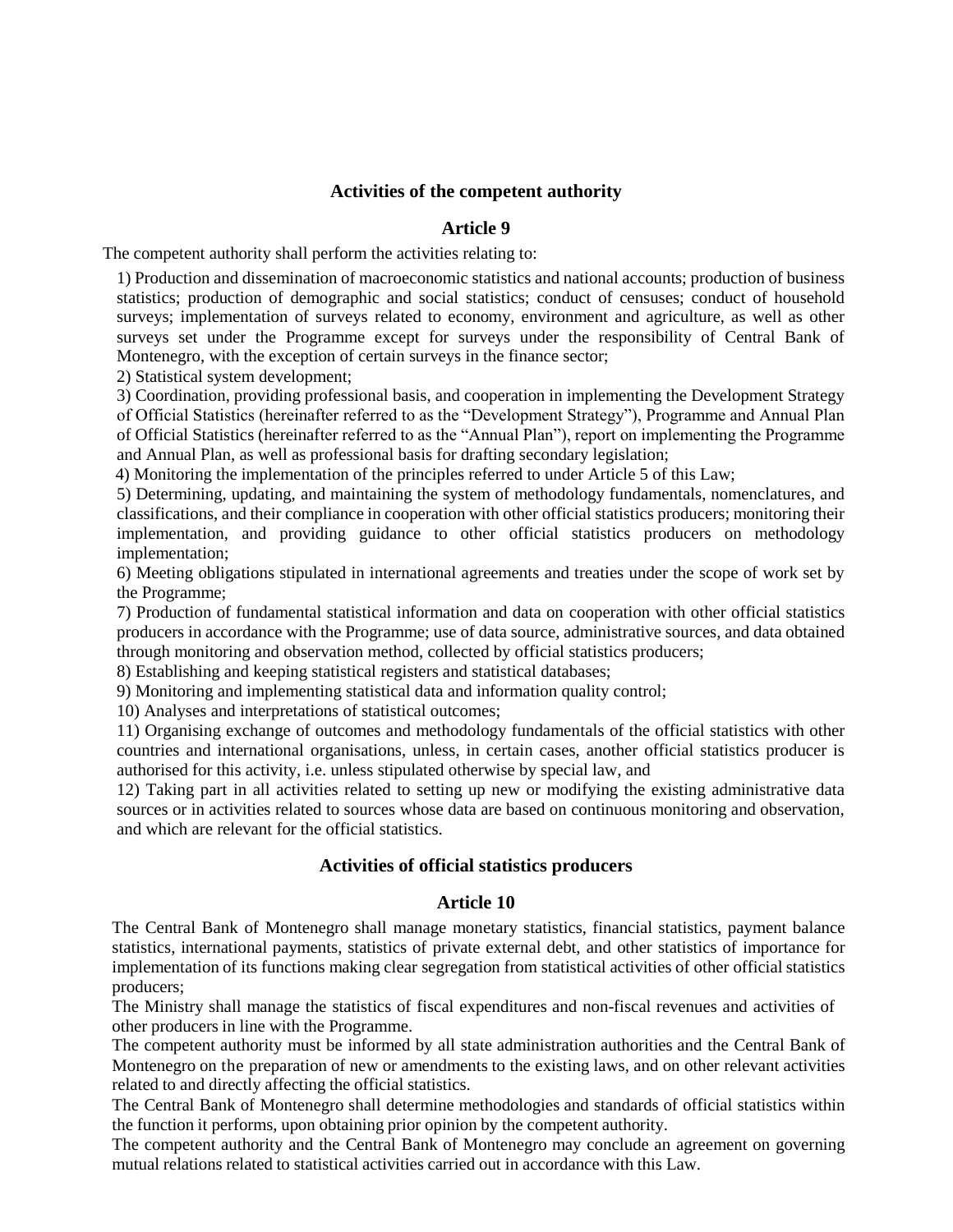## **Independence of the director of competent authority**

# **Article 11**

Director of the competent authority shall be obliged to protect professional credibility of the official statistics against unprofessional influence of any kind.

Director of the competent authority must not be a political party member during exercising his/her function.

Director of the competent authority shall be entitled to provide public explanation in case of inaccurate interpretation or misuse of statistical data.

# **IV COUNCIL OF STATISTICAL SYSTEM**

## **Council of Statistical System**

### **Article 12**

With a view to improving statistical culture and knowledge as well as meeting official statistics users' needs, the Government shall establish the Council of Statistical System (hereinafter referred to as the "Council") as an advisory and professional authority.

# **Tasks of the Council**

#### **Article 13**

The Council shall provide expert opinions and proposals on:

1) Strategic issues of official statistics and statistical system;

2) Draft Development Strategy, draft Programme, draft Annual Plan, and draft report on the implementation of the Annual Plan;

3) Draft laws and other legal acts related to the official statistics;

4) Cases when the bodies keeping the administrative data sources fail to provide data required for statistical purposes compliant with this Law;

5) Development and improvement of official statistics system and international cooperation;

6) Raising the level of knowledge of both statistical producers and data users;

7) Official statistics system functioning;

8) Need for conducting the census; introducing, revising or suspending large statistical surveys; infrastructure projects and financial sources for their implementation;

9) Guidance for the implementation of official statistics principles, and

10) Other issues of relevance for the functioning of the official statistical system.

# **Composition and appointment of the Council**

## **Article 14**

The Council shall have 17 members.

The members of the Council shall be appointed by Minister of Finance.

The members of the Council shall be appointed for a five-year period, with a possibility of being reappointed.

Director of the competent authority shall be the member of the Council ex officio. The members of the Council shall be appointed among representatives:

1) Competent authority – 2 members;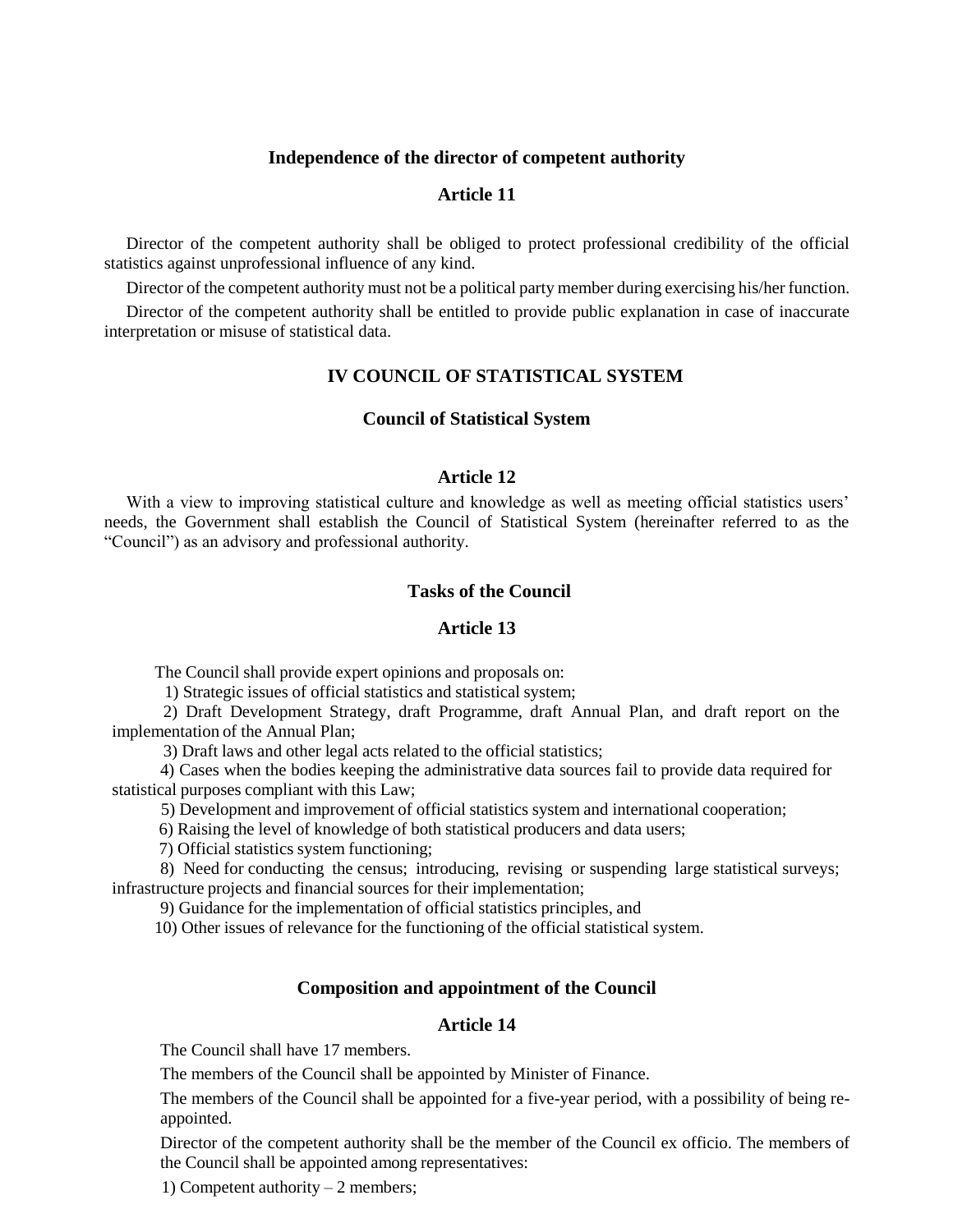2) Central Bank of Montenegro – 1 member;

3) Ministry  $-2$  members;

4) State administration authority responsible for internal affairs – 1 member;

5) Administration authority responsible for customs affairs – 1 member;

6) Administration authority responsible for tax affairs – 1 member;

7) Capital Market Authority of Montenegro– 1 member;

8) Ministry of Labour and Social Welfare – 1 member

9) Ministry of Health – 1 member

10) Institute for Public Health of Montenegro – 1 member;

11) Business associations – 1 member;

12) Non-government organisations – 1 member;

13) Scientific and research institutions – 1 member.

The Council shall have the president and vice president elected from among the members of the Council.

The Council shall have a secretary appointed from among the employees of the competent authority.

## **Rules of procedure**

## **Article 15**

The manner of work of the Council shall be closely defined by the rules of procedure.

## **Publicity of the Council Operations**

## **Article 16**

Professional opinions and proposals of the Council shall be published on the Council's website.

## **Expert and administrative activities of the Council**

# **Article 17**

Expert and administrative tasks for the Council shall be performed by the competent authority.

For the purpose of dealing with the issues from the scope of its work, the Council may establish commissions, expert groups, and other working bodies.

The Act on establishing working bodies referred to in paragraph 2 of this Article shall define their activities and tasks, composition, and methods of work.

The Council shall have the right to engage domestic or international natural or legal persons on a consultancy basis.

## **V FUNDING**

## **Funding sources of the competent authority**

# **Article 18**

Funds for the competent authority shall be ensured from the budget of Montenegro for carrying out the activities, in accordance with Programme and Annual Plan.

Donations may be a source of funds for financing the competent authority's activities.

The competent authority may carry out additional activities upon special requests based on which it realises income provided that these make no harm to the implementation of its regular activity.

The costs of performing activities referred to under paragraph 3 of this Article shall be covered by the request applicant.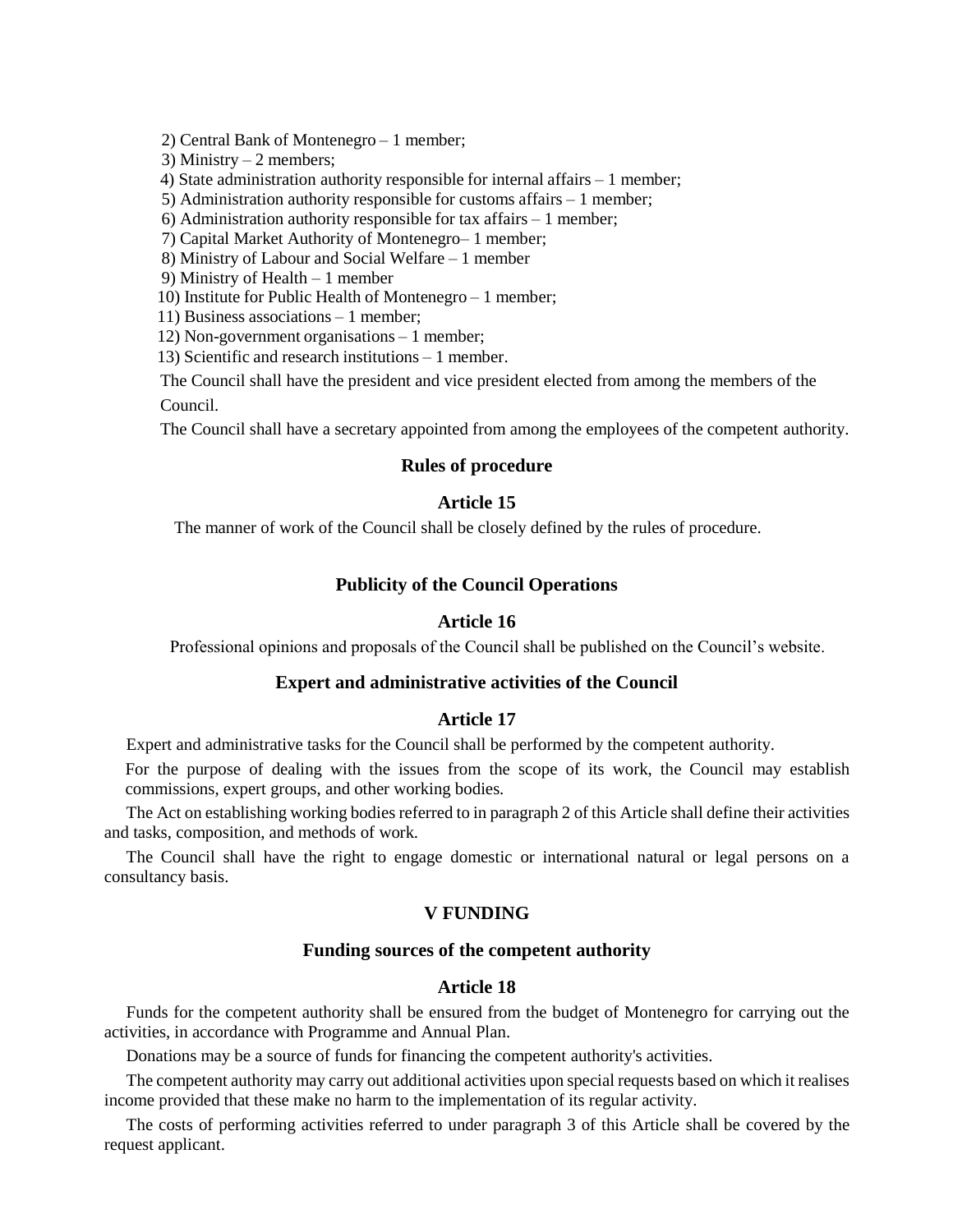The income referred to under paragraph 3 of this Article shall be financially reported by keeping separate records.

 The income referred to under paragraph 2 and 3 of this Article shall be the income of the budget of Montenegro, and used for the settlement of costs incurred in the implementation of those activities, for development of methodology and information solutions, and education and training of the competent authority's employees.

# **Funding source of the Council**

### **Article 19**

Funds for the Council shall be ensured from the funds of the competent authority in the budget of Montenegro for carrying out the activities.

# **VI DEVELOPMENT STRATEGY OF THE OFFICIAL STATISTICS, PROGRAMME, AND ANNUAL PLAN OF THE OFFICIAL STATISTICS**

### **Development Strategy**

### **Article 20**

Development Strategy shall govern development directions and aims of Montenegro official statistics for period of at least three years.

Development Strategy shall be prepared by the competent authority in cooperation with other official statistics producers.

Development Strategy shall be passed by the Government, upon the prior opinion of the Council. Development Strategy shall be published in the Official Gazette of Montenegro.

## **The Programme**

### **Article 21**

Activities of official statistics shall be based on the Programme that is in compliance with the Development Strategy adopted for the five-year period.

Other official statistics producers shall submit to the competent authority proposals for preparing the Programme under their competence, no later than 15 September in a year preceding the year for which the Programme is adopted.

The Programme, upon prior opinion of the Council shall be passed by the Government. The Programme shall be published in the Official Gazette of Montenegro.

## **The Programme Contents**

## **Article 22**

The Programme shall include:

1) Overview of development objectives of official statistics;

2) Overview of main results of official statistics in each area, data on their periodicity, and degree of compliance with the international standards;

3) Overview of the most important activities in development that cannot be allocated per areas;

4) Name of the responsible official statistics producer, and

5) Information on expected problems.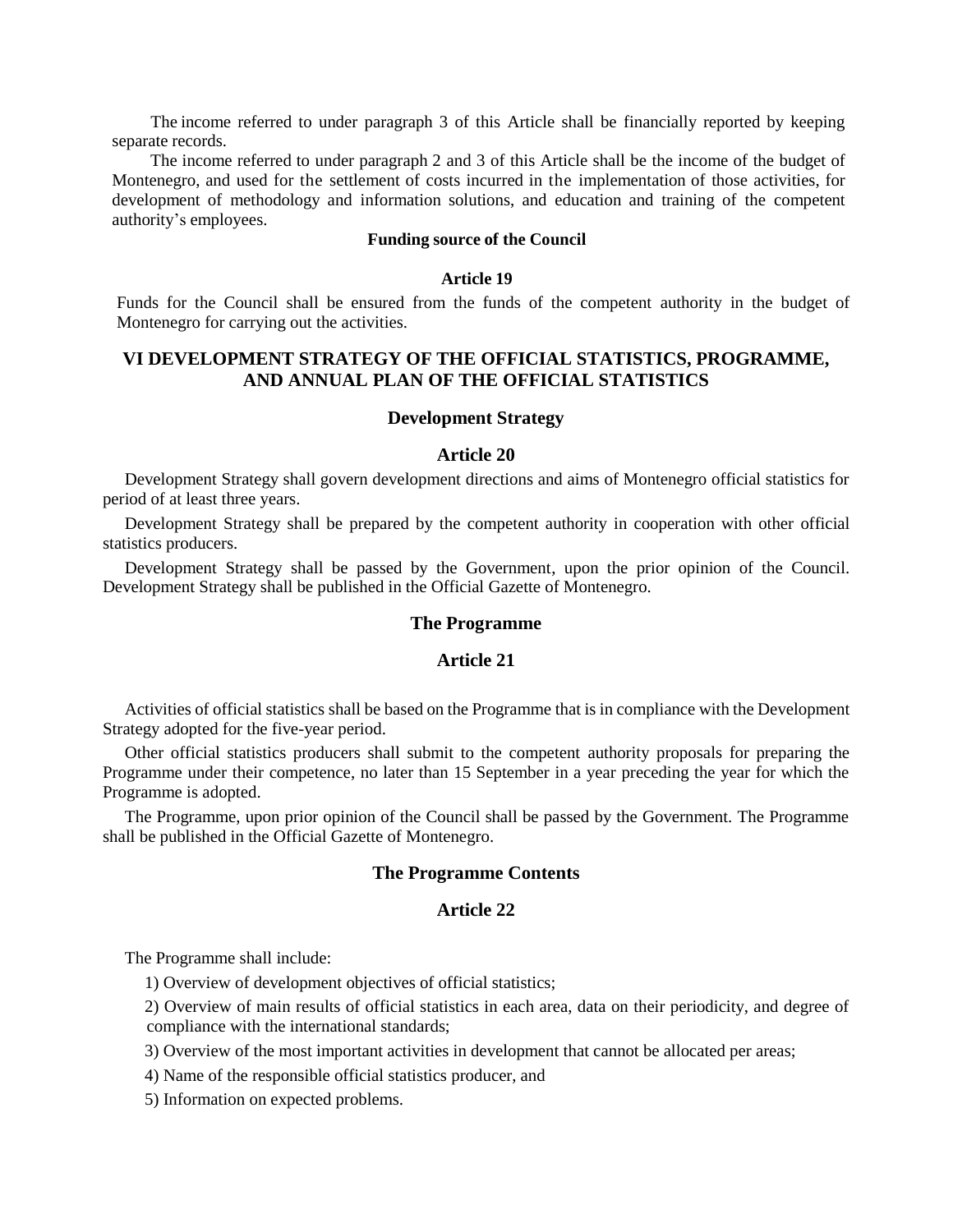# **The Annual Plan**

# **Article 23**

For the purpose of implementing the Programme, Annual Plan is adopted for every calendar year. Other official statistics producers shall submit to the competent authority proposals for the compilation of the Annual Plan from their competence, no later than 10 June in a year preceding the year for which the Annual Plan is adopted.

The Annual Plan, upon prior opinion of the Council, shall be passed by the Government.

The Annual Plan shall be passed no later than 1 December of current year for the following year. The Annual Plan shall be published in the Official Gazette of Montenegro.

## **Contents of Annual Plan**

## **Article 24**

The Annual plan shall include:

- 1) List of statistical surveys to be conducted;
- 2) List of administrative sources and list of data obtained through continuous monitoring and observation method used in the official statistics;
- 3) Development activities in accordance with the Programme;
- 4) Funds required for the implementation of every statistical survey referred to in the Annual Plan.

## **Censuses**

## **Article 25**

The implementation of census activities shall be regulated by a special law in dependence of the type of census.

Activities referred to in paragraph 1 of this Article shall be a component part of Programme and Annual Plan.

## **Report on Implementation of Programme and Annual Plan**

## **Article 26**

Within the deadline of 90 days upon the expiry of the last year specified for implementing the Programme, i.e. within the deadline of 45 days upon the expiry of the year specified for implementing the Annual Plan, other official statistics producers shall submit to the competent authority the Report on Implementation of the Programme and the Annual Plan.

Based on the submitted reports referred to in paragraph 1 of this Article, the competent authority shall prepare and submit the integrated report to the Ministry, within the deadline of 15 days from the day of its receiving.

 The Report referred to in paragraph 2 of this Article shall be submitted to the Government for consideration, i.e. decision making, within the deadline of 8 days from the day of receiving the Report.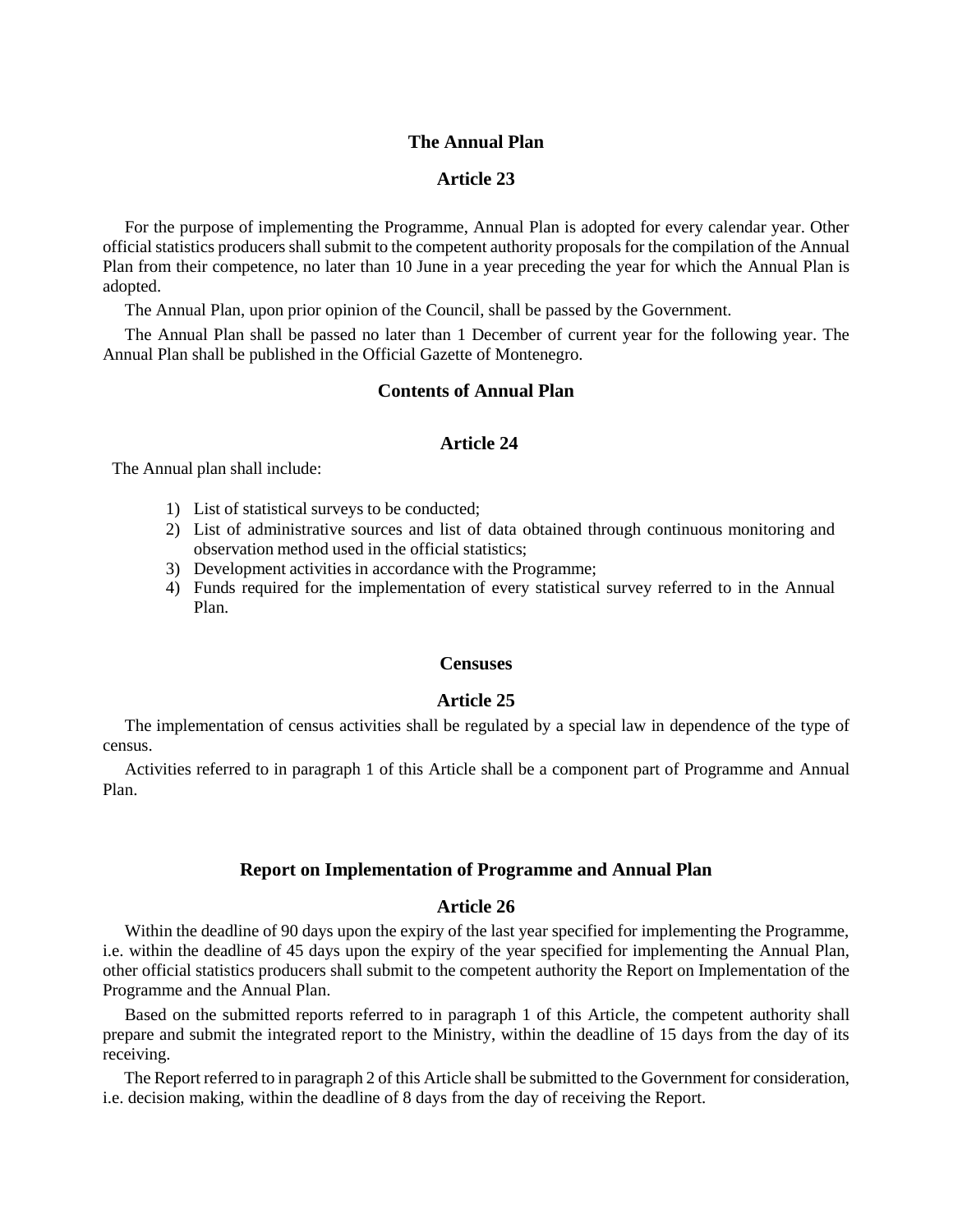# **VII DATA COLLECTION**

### **Administrative sources and burden on respondents**

# **Article 27**

If administrative data sources are available and may be used for meeting user needs, statistical surveys shall not be undertaken.

When conducting statistical surveys, the burden on respondents shall be considered.

## **Reporting requirement for reporting units**

## **Article 28**

Before the data collection process, every reporting unit must be informed on the following:

1) Legal mandate for conducting a survey;

2) Purpose of the survey;

3) Obligation to provide data;

4) Official statistics producer;

5) Obligation to use the data only for statistical purposes, and

6) Obligation of data protection.

## **Duties of reporting units**

## **Article 29**

Reporting units shall be obliged to supply, free of charge, accurate and complete data in the contents and form specified by the official statistics producer and by deadline set out in the Annual Plan.

### **Data correction**

## **Article 30**

If the data provided by the reporting units are not accurate and complete, the reporting units shall be obliged to correct or amend them in accordance with the guidelines and within the deadline set by the producer of official statistics.

## **Concluding contracts**

## **Article 31**

Official statistics producers may assign carrying out of certain tasks related to official statistics activities to natural persons (interviewer, evaluator, enumerator, supervisor, instructor, etc.) or legal persons registered for performing these activities, by way of contract, and in accordance with the law.

When carrying out these tasks, persons referred to under paragraph 1 of this Article shall be obliged to provide statistical confidentiality, in accordance with this Law.

Official statistics producers shall have the obligation to perform the control of data which are the results of performed activities under paragraph 1 of this Article and shall be responsible for the quality of those data.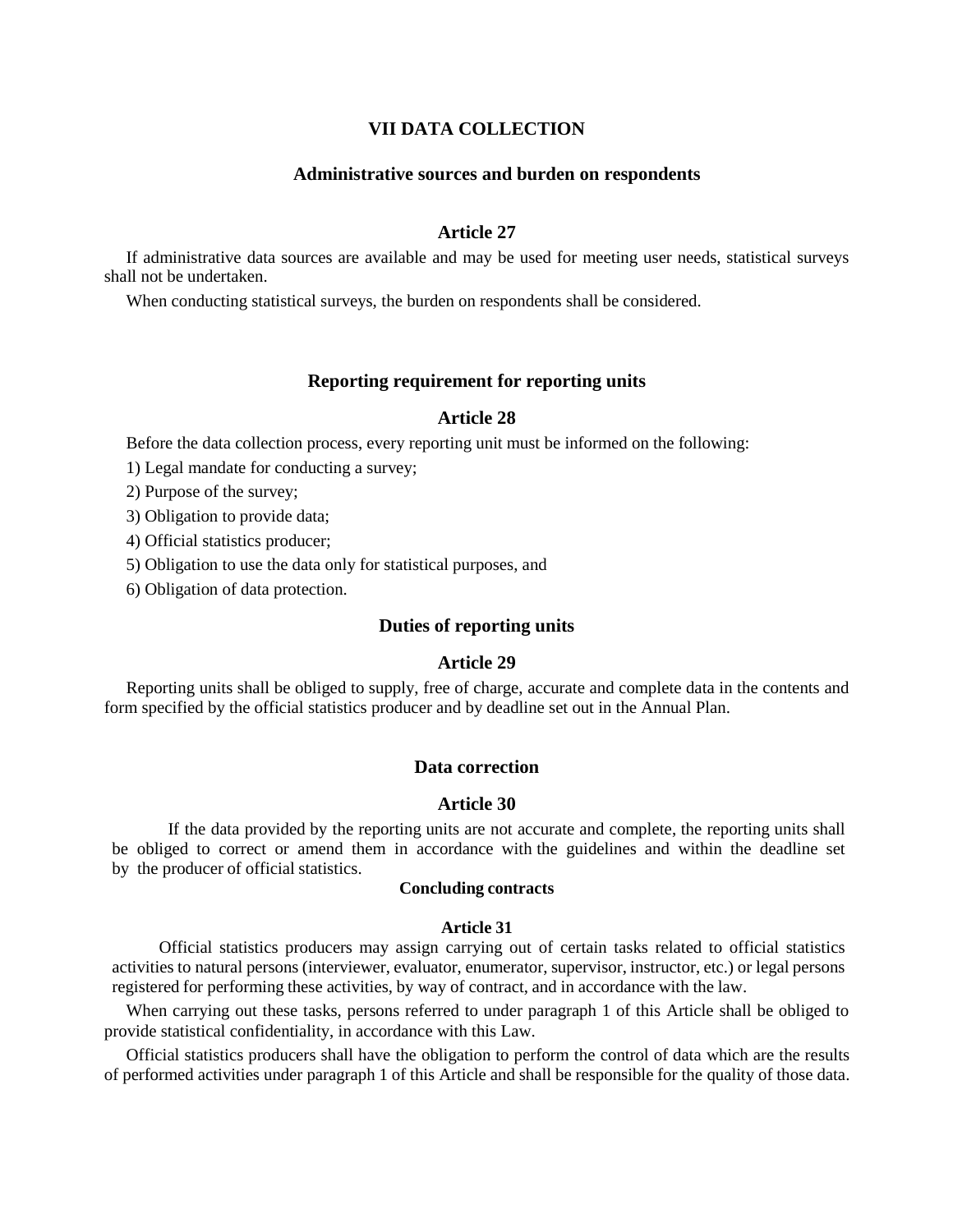### **Written authorisation**

## **Article 32**

Interviewers, evaluators, enumerators, supervisors, instructors and other persons may perform direct statistical data collection only on the basis of written authorisations issued by official statistics producers.

## **Pilot surveys**

## **Article 33**

In cases when it is necessary to assess methodology or quality of data sources to be collected through statistical surveys or census, official statistics producers may also carry out pilot surveys even in cases when these surveys are not defined by the Programme and Annual Plan.

The data collected in the surveys referred to under paragraph 1 of this Article may not be used for producing official statistical results.

## **Access to individual data**

### **Article 34**

The competent authority shall be entitled to access individual data resulting from the statistical surveys conducted by other official statistics producers, if these data are needed for carrying out activities of official statistics or for assessing the quality of official statistics results.

Other official statistics producers shall be entitled to access, without identifiers, individual data collected by the competent authority if they need these data for carrying out tasks of official statistics under their scope of work, in accordance with this Law.

### **Access to administrative data sources**

## **Article 35**

The competent authority shall have the right to use the necessary administrative data sources, including identifiers and the data collected through continuous monitoring and observation method, for the purpose of development, production, and dissemination of official statistics.

Authorities and organizations that manage administrative data sources shall submit appropriate data and metadata to the competent authority in electronic form, in accordance with the laws governing e-government, electronic signature, electronic document, electronic trade, and IT security, for the purpose of development, production, and dissemination of official statistics.

## **Obligation to supply data free of charge**

## **Article 36**

Authorities and organizations managing administrative data sources and the data collected through continuous monitoring and observation method shall supply the data for usage, free of charge, in line with the requirements of official statistics producer and under conditions specified by the Programme and the Annual Plan.

## **Additional data**

#### **Article 37**

Reporting units shall be obliged also to provide additional data upon the request of the competent authority, if needed for data quality control and completion of tasks of the competent authority, stipulated by this Law.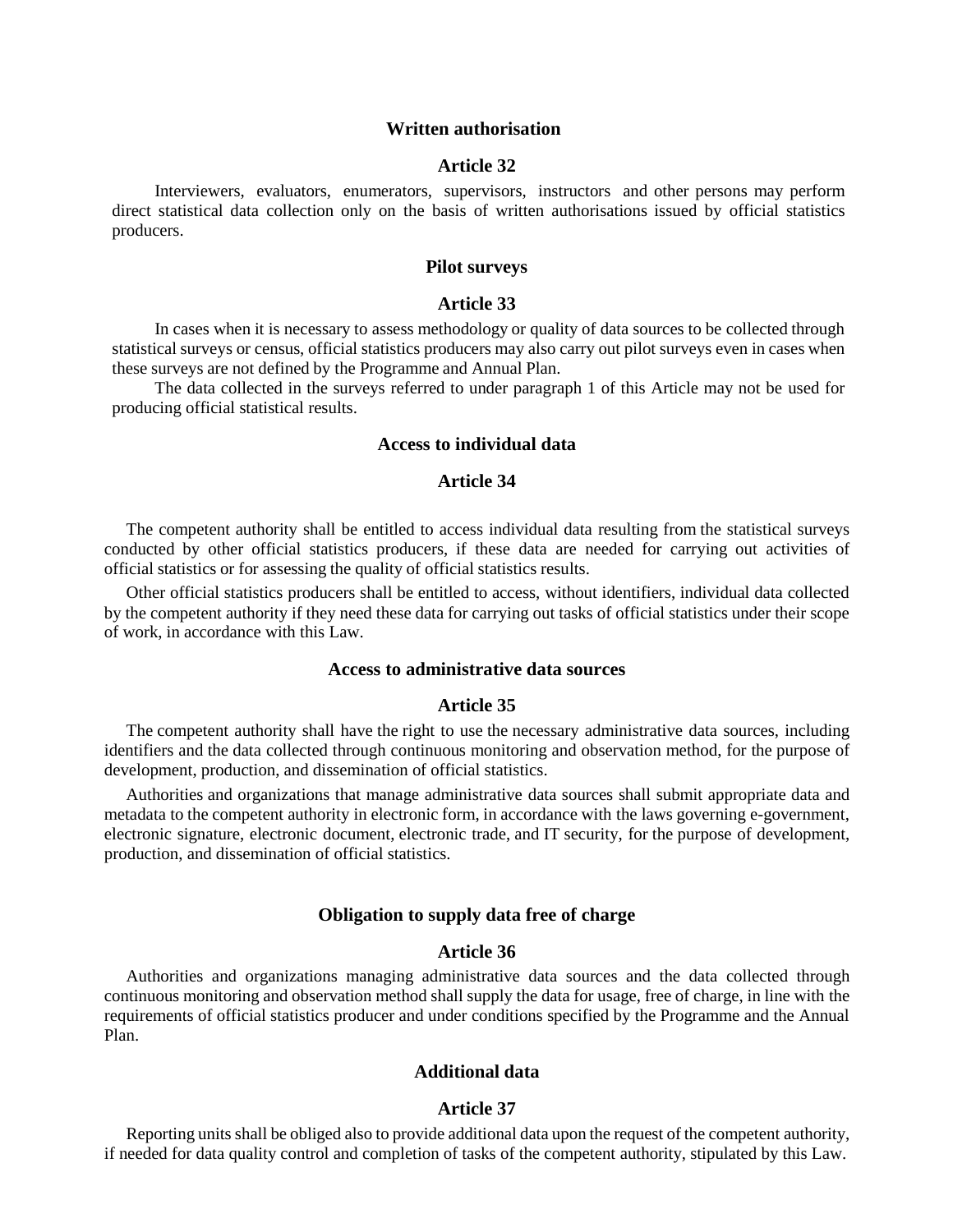## **VIII STATISTICAL QUALITY**

## **Statistical quality**

## **Article 38**

To guarantee the quality of official statistics results, official statistics shall be developed, produced and disseminated on the basis of the following:

1) Methodology consistency and it means the prohibition of entering any data reached by the implementation of internal methodologies, and which is not in compliance with the international standards and classifications, in the official statistics system;

2) Legal consistency means the compliance of official statistics activities with this Law and regulations promulgated based on this Law;

3) Information consistency means the establishment of information system that supports the concept of official statistics system.

Official statistics producers shall be responsible for establishing databases under their competence to manage them, and shall be obliged to make all data available to other producers and data users in accordance with this Law, in the most efficient form.

Official statistics producers shall have an obligation to incorporate source database in its own database, and to indicate the producer of source database, and they shall not develop their own new database out of the data produced by other official statistics producers.

# **IX DATA PROCESSING AND STORAGE**

# **Removal of identifiers**

### **Article 39**

Official statistics producers shall be obliged to remove the identifiers from the contents variables after entering, processing and, coding the data collected or taken over from administrative sources, and after their use for updating statistical registers.

## **Destroying statistical forms**

## **Article 40**

Official statistics producers shall be obliged to destroy the statistical forms that include the data obtained through statistics surveys after entering, coding, and processing data in accordance with the valid regulations governing storage register and archive material and its own general regulations.

## **Electronic data**

## **Article 41**

The competent authority shall be obliged to store the electronic data in information system or on media that enable the permanence of electronic records.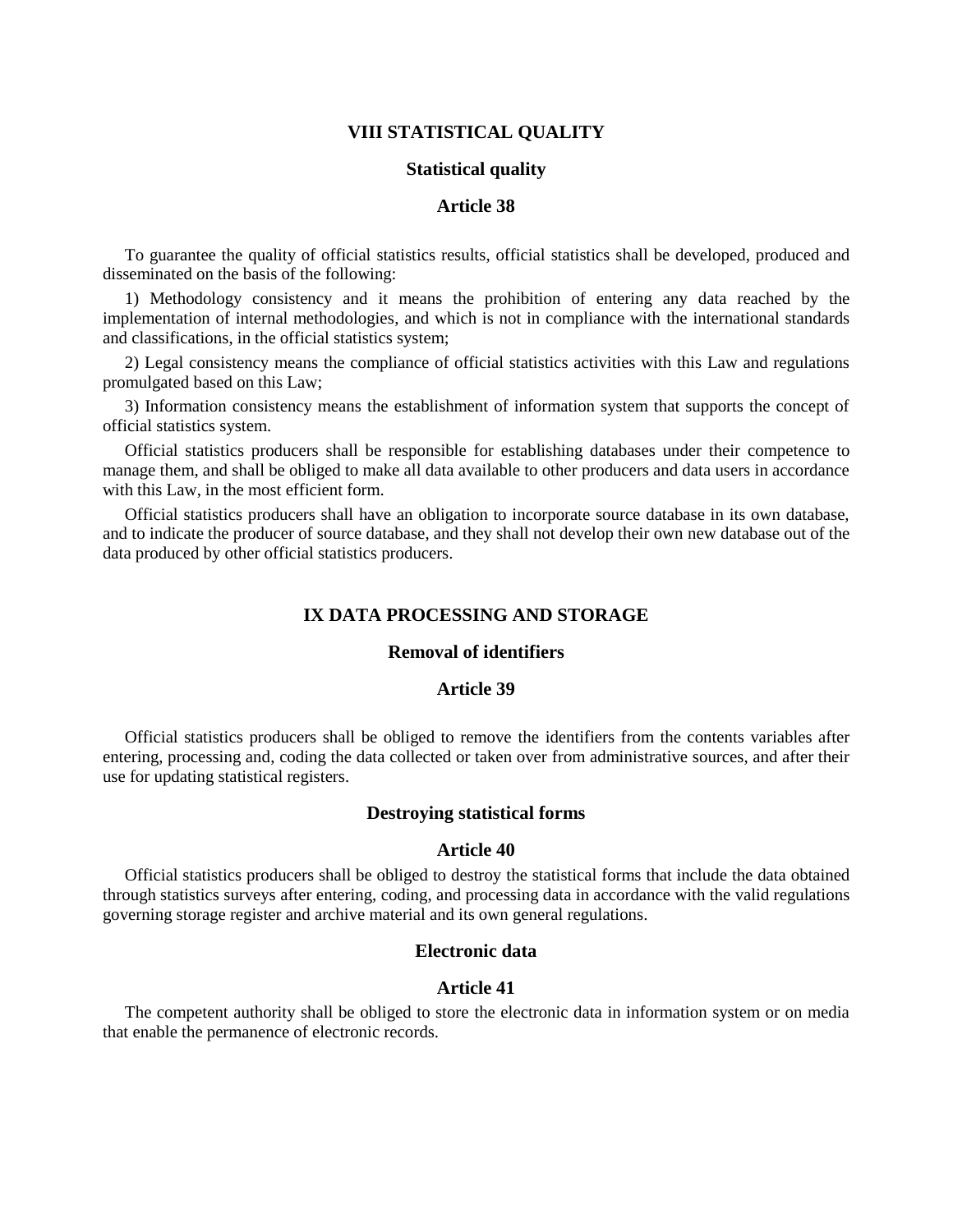## **Manner of storing statistical forms**

## **Article 42**

The data referred to under Articles 41 of this Law shall be stored in the way to prevent their destruction, misuse, alienation and unauthorised use.

Manner of storing, period, technical requirements and organization for the storage of statistical data referred to under paragraph 1 of this Article shall be regulated by the Ministry.

## **X STATISTICAL CLASSIFICATIONS AND NOMENCLATURES**

## **Statistical classifications and nomenclatures**

# **Article 43**

The methodological bases for conducting all statistical surveys shall be laid down by the competent authority and other official statistics producers.

The methodological bases referred to under paragraph 1 of this Article cover determining contents and characteristics of statistical surveys, definitions, nomenclatures, classifications, and standards used in carrying out statistical surveys and determining reporting units covered by an individual statistical survey.

The competent authority shall be responsible for the implementation of statistical classification and nomenclature system.

The competent authority shall prepare proposals for statistical classification and nomenclature, and shall submit them to the Government for the adoption.

# **XI STATISTICAL REGISTERS**

## **Types of statistical registers**

### **Article 44**

On the basis of data collected from administrative sources, census, statistical surveys or data collected by constant monitoring and observation method, the competent authority shall have the obligation to establish and maintain statistical registers as it follows:

- 1) Statistical business register;
- 2) Statistical farm register, and
- 3) Statistical register of spatial units.

Contents and manner of keeping registers, as well as usage of data from the registers referred to under paragraph 1 of this Article shall be regulated by the Ministry.

## **Maintenance and usage of statistical registers**

## **Article 45**

The competent authority, for the purpose of carrying out its tasks, shall have the right to modify the data obtained from administrative data sources to make them harmonised with definitions and classifications used for statistical registers it keeps.

The data from statistical registers shall be used only for statistical purposes, i.e. for preparing collective (aggregated) data.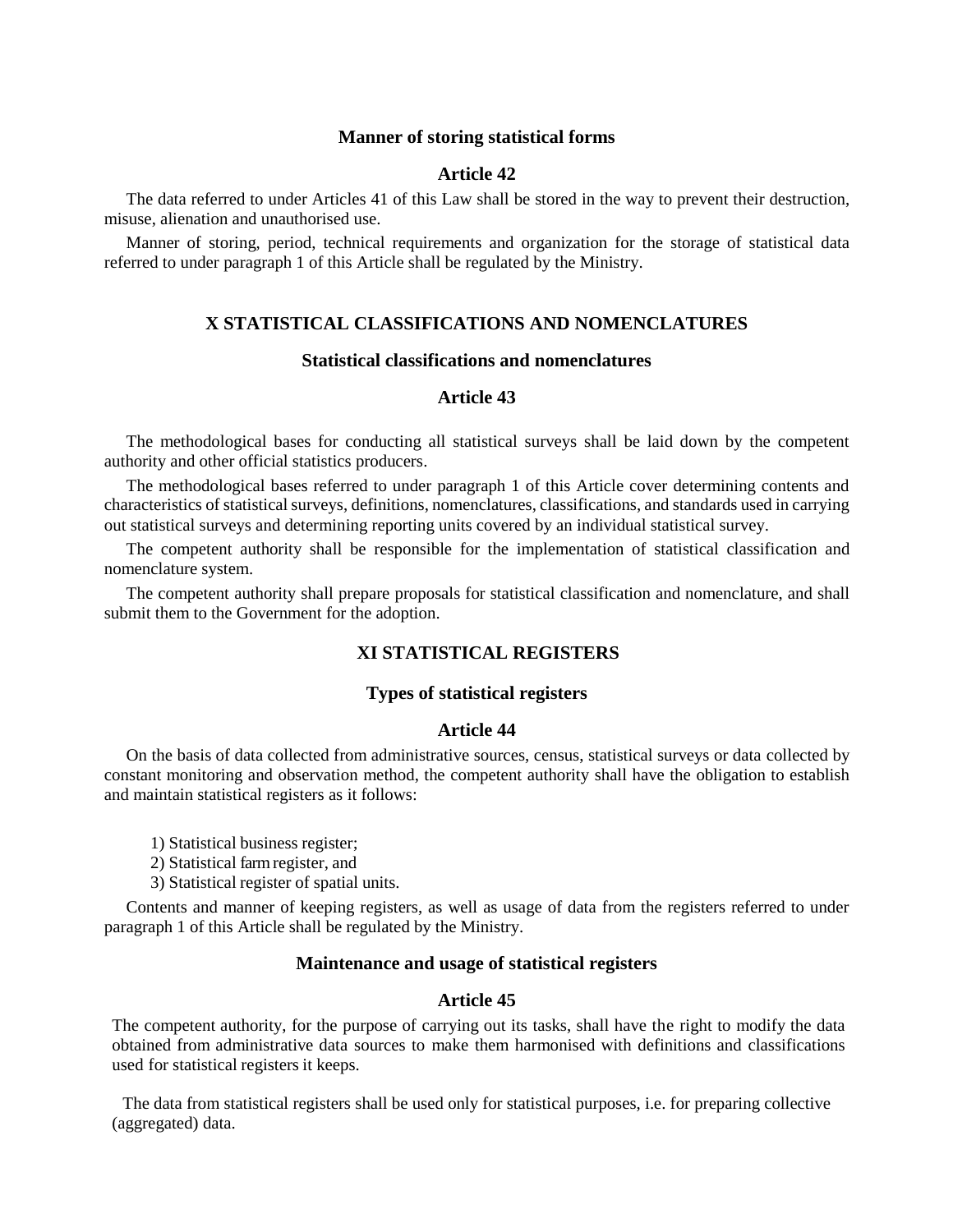## **Indicator lists**

#### **Article 46**

The data from statistical registers shall not be provided to users in the form and in the manner to enable recognising a provider to which the data refer.

The competent authority shall define for every statistical register a list of indicators, i.e. characteristics on data types and rules based on which the data may be used from statistical registers.

# **XII DISSEMINATION**

# **Statistical data dissemination**

# **Article 47**

Official statistics producers shall disseminate statistical data in accordance with terms and conditions specified by the Programme and this Law.

The statistical data referred to under paragraph 1 of this Article must be at the same time and equally available to all users.

## **Correction of incorrectly published data**

## **Article 48**

Official statistics producers shall publicly announce on the Internet page of the competent authority the information on the corrections of incorrectly published data.

## **Standardised results**

#### **Article 49**

All standardised results obtained through statistical surveys financed from the Budget of Montenegro shall be free of charge.

### **Statistical Release Calendar**

### **Article 50**

Official statistics producers shall prepare and maintain the Statistical Release Calendar (hereinafter referred to as the "Calendar") with the data on type of survey and dates of statistical data release, no later than 20 December of the current year for the following year.

The Calendar shall be posted on the Internet page of the competent authority.

Any deviation from the deadlines set out in the Calendar must be announced and explained.

## **Presenting the official statistics**

## **Article 51**

Data and information of official statistics shall be presented to the public in a clear and understandable manner, i.e. in a manner to enable the comparability of data.

Users of statistical data, when using them, must refer to the source of those data.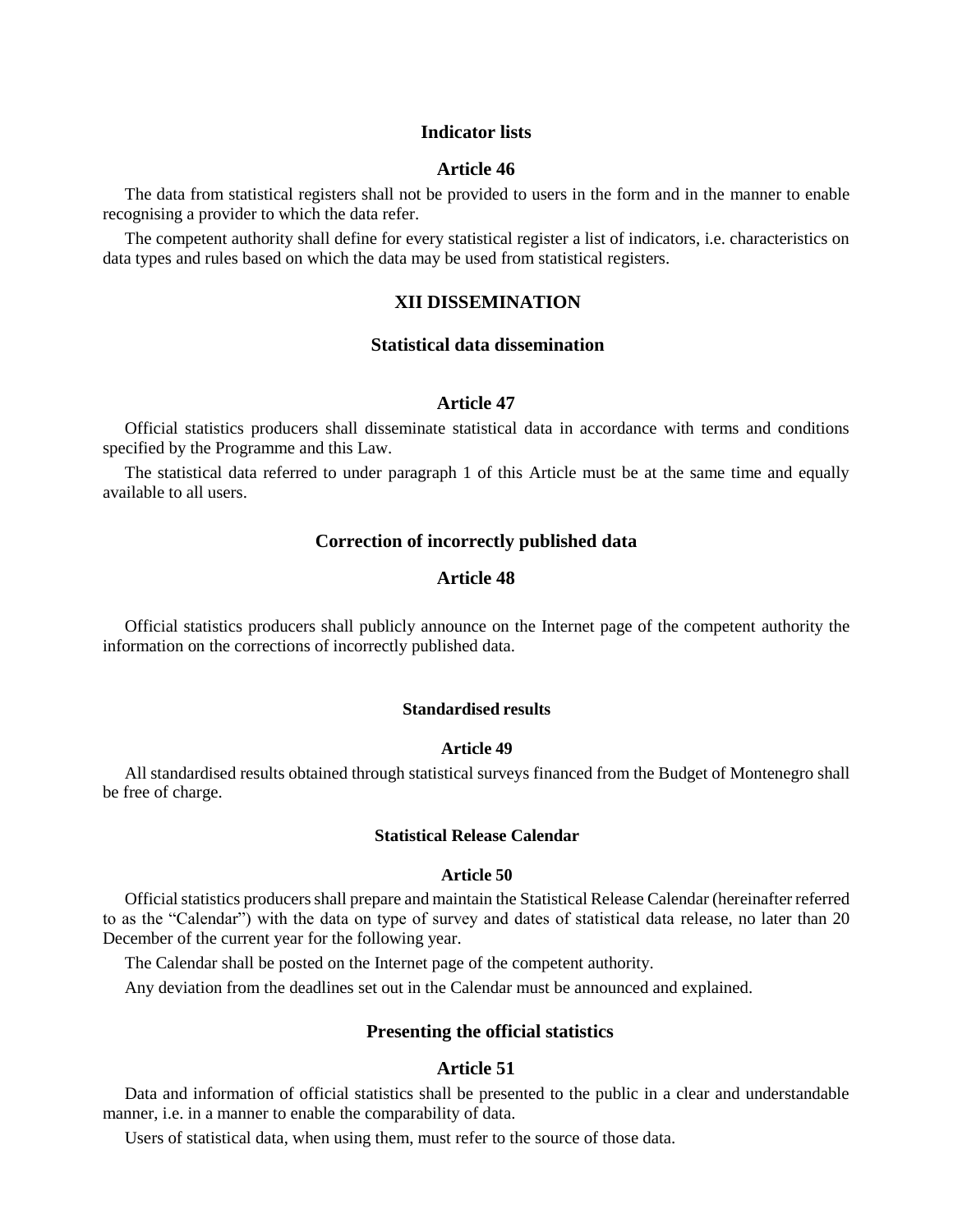### **Special processing and surveys upon user request**

# **Article 52**

Upon user request, official statistics producers may provide information and data obtained through special processing which are not included in the Programme and Plan.

The costs of special processing referred to under paragraph 1 of this Article shall be covered by the user of those data.

Provisions of this Law on confidentiality shall apply on data and information referred to under paragraph 1 of this Article.

## **Data confidentiality and dissemination**

## **Article 53**

All types of data dissemination must be in compliance with the provisions of this Law related to the confidentiality.

# **XIII CONFIDENTIALITY AND PROTECTION OF DATA FOR NEEDS OF OFFICIAL STATISTICS**

# **Confidential data**

## **Article 54**

The data collected, processed, and stored for the purpose of official statistics shall be considered confidential if they allow reporting units to be identified, either directly or indirectly, thereby disclosing individual information.

The reporting unit directly identified means the identification of a reporting unit from its name or address,

or from assigned identification number.

Indirect identification means the identification of a reporting unit by the deduction, having into account all measures to identify a reporting unit.

Data for the use of which reporting units gave the explicit approval shall not be considered confidential.

### **Confidentiality**

### **Article 55**

The provisions of this Law on the confidentiality shall refer to the data provided by reporting units, but also to the data collected from other sources for needs of official statistics from the moment of their delivery to official statistics producers.

# **Individual data**

## **Article 56**

Individual data on natural, legal persons, and households shall be confidential and shall represent an official secret.

# **Usage of individual data**

## **Article 57**

Individual data may be used only for the statistical purposes and presented in cumulative (aggregated) form, in accordance with the provisions of this Law.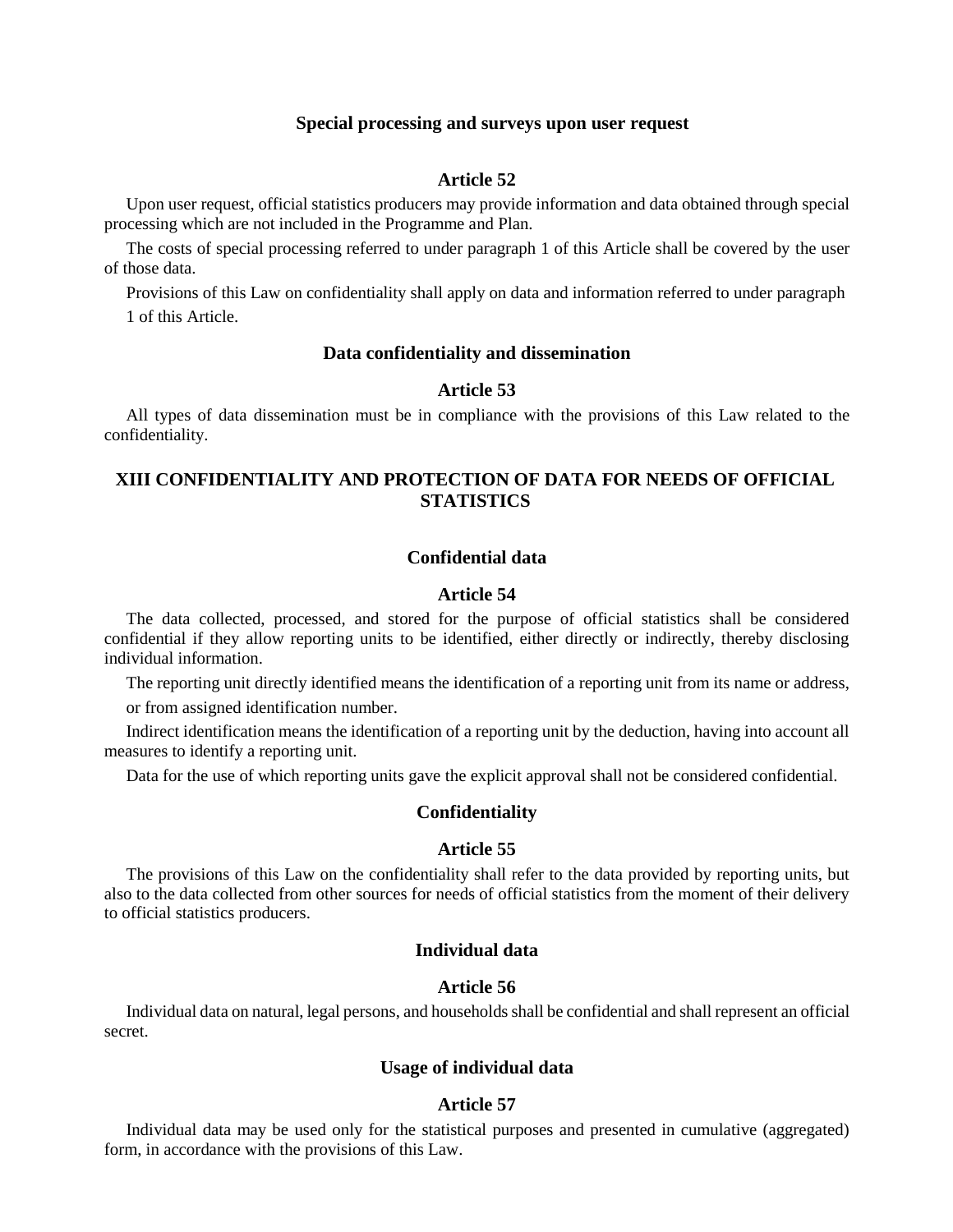Official statistics producers shall not use data and information collected within the official statistics activities for the purpose of determining rights and obligations of the reporting unit to which those data and information refer.

## **Providing individual data with no identifier**

## **Article 58**

Official statistics producers may provide, upon written request, individual statistical data, without identifiers, to scientific-research institutions for the purpose of carrying out scientific and research activities as well as to international statistical organisations and statistics producers from other countries.

The scientific and research organisations referred to under paragraph 1 of this Article are Montenegrin Academy of Sciences and Arts, scientific and research institutions of high education, and other legal and natural persons carrying out scientific and research activities in accordance with the special law.

The request referred to under paragraph 1 of this Article must clearly specify the purpose of statistical data use.

The use of statistical data referred to under paragraph 1 of this Article shall be set out in the contract by which the user shall be committed under material and criminal liability, to use statistical data only for the purpose specified in the request and not to provide them for review and use to unauthorised persons and to destroy them after processing.

Official statistics producers shall keep records on the users referred to under paragraph 4 of this Article, and on the purpose for which statistical data are provided for the use.

Contents and manner of keeping the records referred to under paragraph 5 of this Article shall be stipulated by the Ministry.

## **Restriction of access to confidential data**

# **Article 59**

The access to confidential data of official statistics shall be restricted to persons engaged in activities and tasks at official statistics producer, and to the extent to which the data are necessary for official statistics production.

Persons referred to under paragraph 1 of this Article:

- 1) Shall conform to the provisions of this Law related to confidentiality and protection of statistical data;
- 2) Shall not use individual statistical data about which they learn while carrying out tasks of official statistics for own purposes or carrying out tasks for other person;

3) Must sign a special statement on respecting the principle of confidentiality.

The obligation of adhering to the confidentiality principle shall be valid even after the termination of carrying out activities and tasks referred to under paragraph 1 of this Article.

## **Protection of confidential data**

## **Article 60**

Official statistics producers shall be obliged to take all measures of administrative, technical or organisational nature required for the protection of confidential data against illegal access, disclosure or use.

Official statistics producers by their regulations shall stipulate in details measures and procedures for ensuring and protecting confidential data in accordance with this Law and special law regulating the data protection.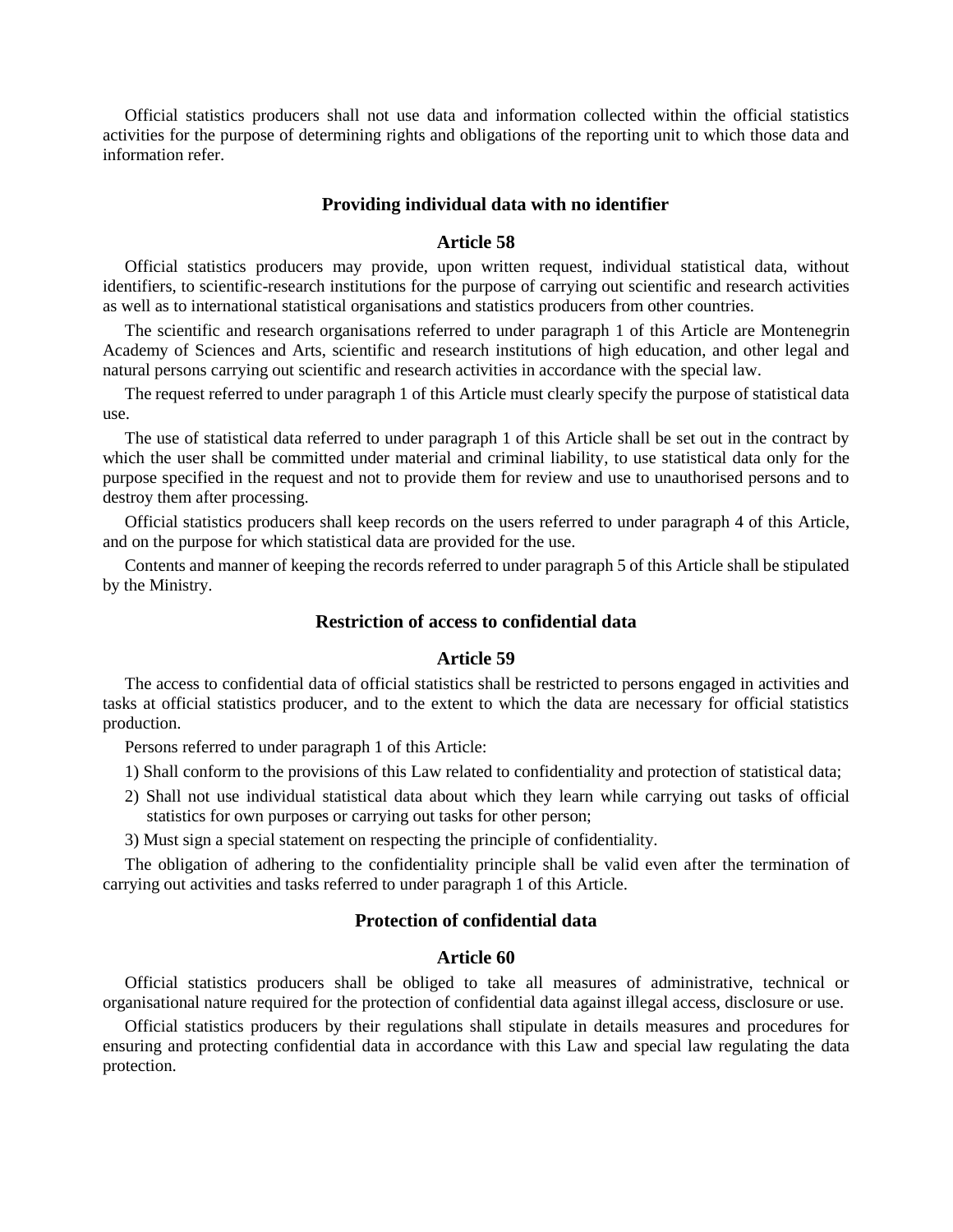## **Data dissemination on small aggregates**

#### **Article 61**

Official statistics producers may disseminate data on individual aggregates, upon obtaining a written approval of entities to which those data refer.

## **XIV INTERNATIONAL STATISTICAL COOPERATION**

## **Coordination role of the competent authority in international cooperation**

### **Article 62**

In the official statistics system of Montenegro, the competent authority shall be the main coordinator in the international statistical cooperation.

In implementing international obligations, the competent authority and other official statistics producers, must accomplish comparability of statistical data with other countries, achieve cooperation with international organizations and official statistics producers from other countries with obligation to follow and implement international standards.

## **XV SUPERVISION**

## **Inspection supervision**

### **Article 63**

The supervision over implementation of this Law and other regulations promulgated based on this Law shall be carried out by the Ministry in accordance with the Law governing inspection supervision.

The competent authority shall initiate the offence procedure.

# **XVI PENALTY PROVISIONS**

## **Article 64**

A legal person shall be liable to a fine ranging from EUR 500 to EUR 20 000 if it does not follow the principles of official statistics as well as methodologies and standards for statistics production in its competence in collection, production, processing, and dissemination of statistical data, upon previously obtained approval of competent authority for the production of transparent and internationally comparable data, pursuant to this Law (Article 7, paragraph 3).

For the violation referred to in paragraph 1 of this Article, a responsible person in the legal person, a responsible person in state administration authority, administration authority, local self-government body or local government body shall be liable to a fine ranging from EUR 30 to EUR 2 000.

## **Article 65**

A legal person shall be liable to a fine ranging from EUR 500 to EUR 20 000, if it does not inform the competent authority on preparations of new laws or amendments to the current laws and other relevant activities considering and directly influencing the official statistics (Article 10, paragraph 3).

For the violation referred to in paragraph 1 of this Article, a responsible person in the legal person, a responsible person in state authority, administration authority, local self-government body or local government body shall be liable to a fine ranging from EUR 30 to EUR 2 000.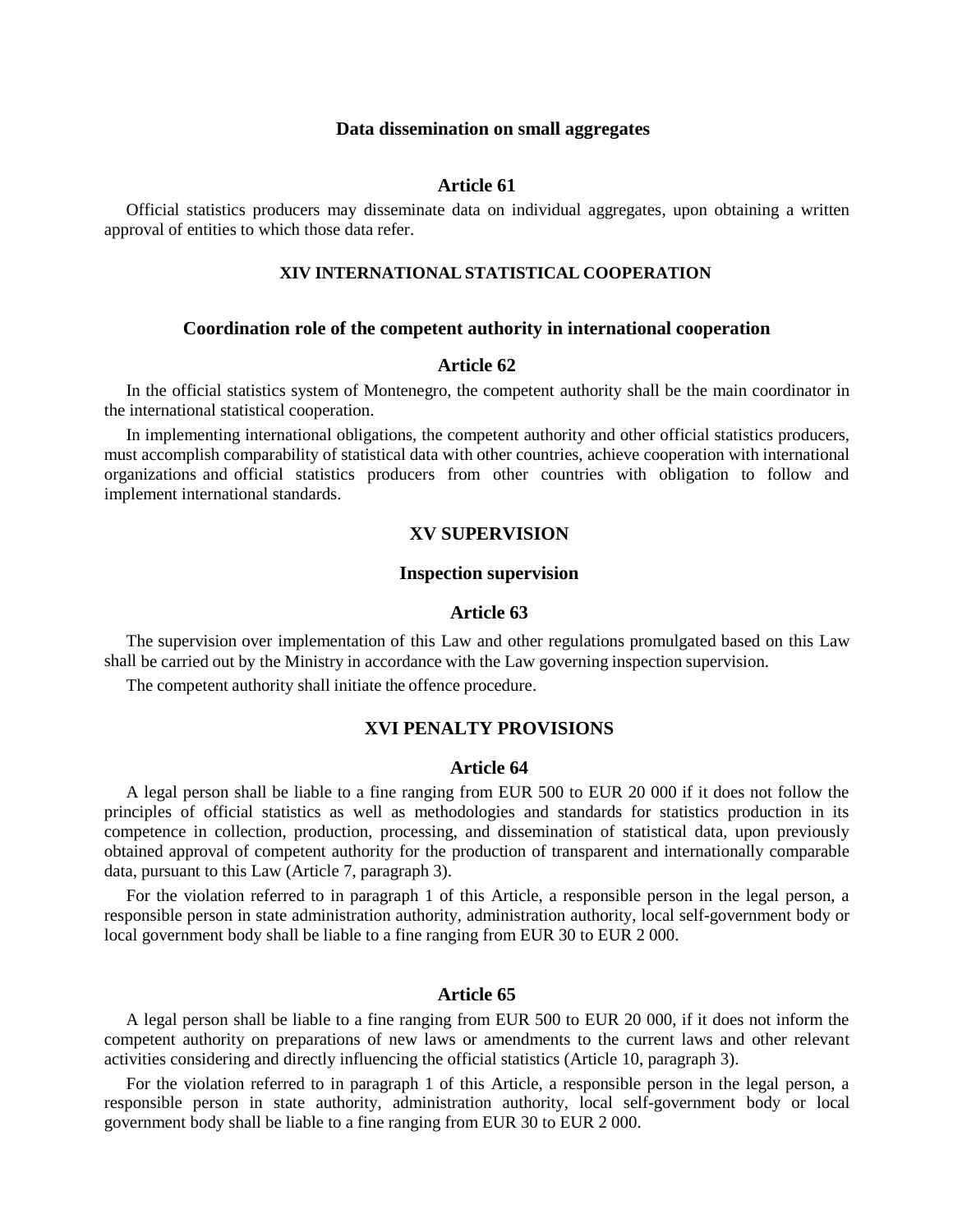# **Article 66**

A legal person shall be liable to a fine ranging from EUR 500 to EUR 20 000, if:

- 1) It does not provide free of charge accurate, complete data, and in contents and in the manner defined by official statistics producer, and by deadline determined by the Annual Plan (Article 29);
- 2) Data from reporting units are not accurate or not complete, and are not corrected or amended by reporting units in accordance with the guidelines and by the deadline defined by the official statistics producer (Article 30).

For the violation referred to in paragraph 1 of this Article, a responsible person in the legal person, a responsible person in state authority, administration authority, local self-government body or local government body shall be liable to a fine ranging from EUR 30 to EUR 2 000.

For the violation referred to in paragraph 1 of this Article, an entrepreneur shall be liable to a fine ranging from EUR 150 to EUR 6 000.

For the violation referred to in paragraph 1 of this Article, a natural person shall be liable to a fine ranging from EUR 30 to EUR 2.000.

## **Article 67**

A legal person shall be liable to a fine ranging from EUR 500 to EUR 20 000, if it does not provide an access to individual data obtained through statistical survey it conducts, and which are needed to the competent authority for performing tasks of official statistics or for estimating quality of results (Article 34, paragraph 1).

For the violation referred to in paragraph 1 of this Article, a responsible person in the legal person, a responsible person in state authority, administration authority, local self-government body or local government body shall be liable to a fine ranging from EUR 30 to EUR 2 000.

### **Article 68**

A legal person shall be liable to a fine ranging from EUR 500 to EUR 20 000, if it does not provide, free of charge, the data as requested by the producer of official statistics data for the use, compliant with the defined Programme and Annual Plan (Article 36).

For the violation referred to in paragraph 1 of this Article, a responsible person in the legal person, a responsible person in state authority, administration authority, local self-government body or local government body shall be liable to a fine ranging from EUR 30 to EUR 2 000.

## **Article 69**

A legal person shall be liable to a fine ranging from EUR 500 to EUR 20 000, if:

- 1) It does not remove identifiers from contents variables, after having entered, processed and coded collected data or the data obtained from the administrative sources and after having used these data for updating the statistical registers (Article 39);
- 2) It does not destroy statistical questionnaires containing data obtained through statistical surveys, after the entry, coding and processing of data are completed (Article 40);
- 3) It provides to users the data from statistical registers maintained by the competent authority in a form and in a manner enabling the identification of the provider that the data refer to (Article 46).
- 4) It provides direct or indirect identification of reporting unit by the data collected, processed, and stored for needs of acts on official statistics (Article 54, paragraph 1).

For the violation referred to in paragraph 1 of this Article, a responsible person in the legal person, a responsible person in state authority, administration authority, local self-government body or local government body shall be liable to a fine ranging from EUR 30 to EUR 2 000.